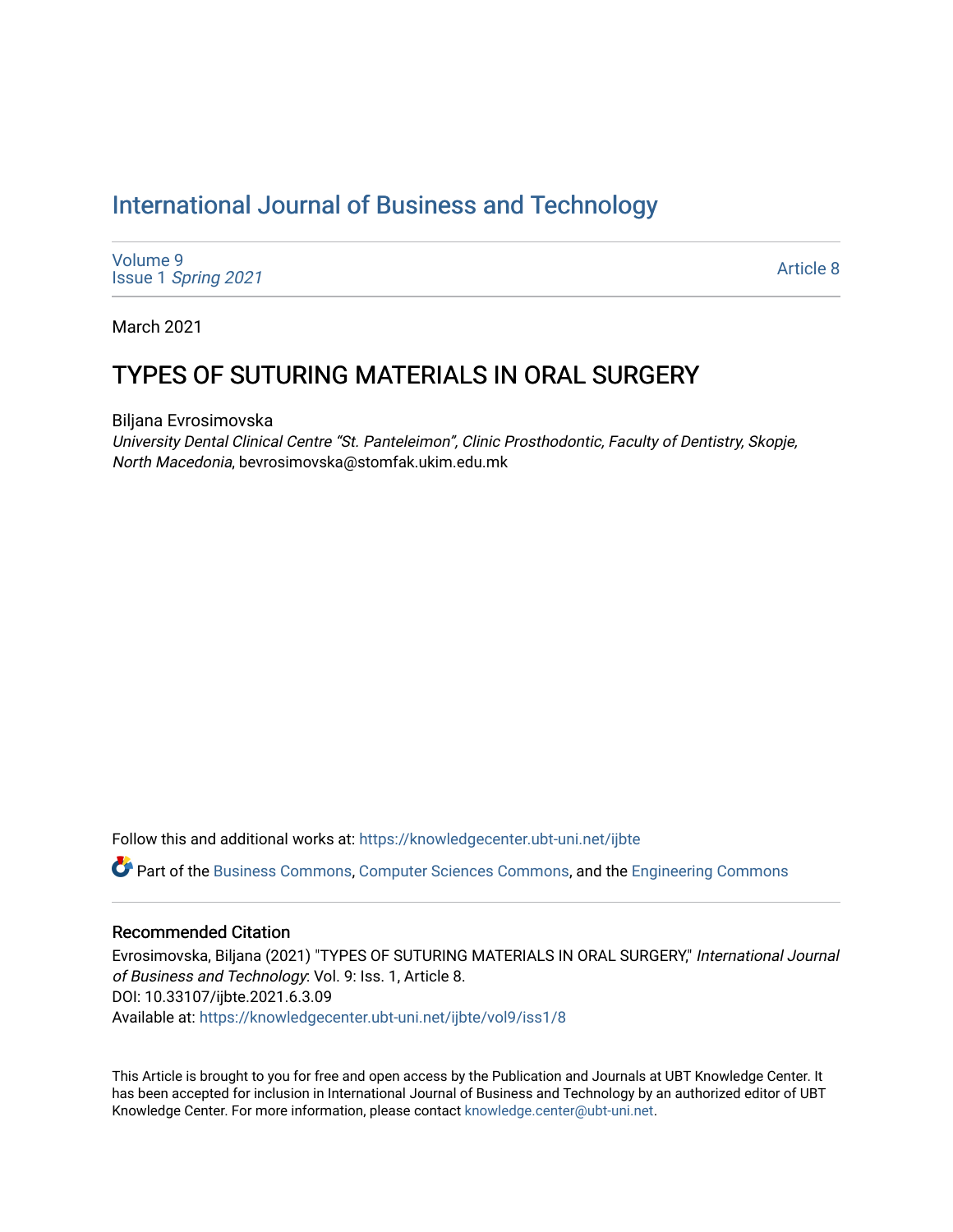#### **TYPES OF SUTURING MATERIALS IN ORAL SURGERY**

# **Biljana Evrosimovska <sup>1</sup> , Daniela Veleska-Stevkovska 1\*, Vesna Jurikovska-Sotarovska <sup>2</sup> , Cena Dimova <sup>3</sup> , Visar Disha<sup>4</sup>**

 $1, 1^*$  University Dental Clinical Centre St. Pantelejmon", Clinic for Oral Surgery and Implantology, Faculty of Dentistry, Skopje, North Macedonia

bevrosimovska@stomfak.ukim.edu.mk

<sup>2</sup> University Dental Clinical Centre "St. Panteleimon", Clinic Prosthodontic, Faculty of Dentistry, Skopje, North Macedonia

<sup>3</sup> Faculty of Medical Sciences, Dental medicine, University "Goce Delcev" Stip, North Macedonia

<sup>4</sup> Faculty of Dentistry, Department of Prosthodontics,

University of Prishtina Hasan Prishtina

#### *Abstract*

**Aim:** In everyday surgical practice, different types of suturing materials are available. They play an important role in tissue healing, facilitate the process of hemostasis, enable the reconstruction and reunification of tissue whose integrity has been compromised during surgery or trauma. The aim of this study is to examine the reaction of the tissue to different suturing materials, as well as to determine the speed of wound healing and the incidence of complications after their use, in order to prove which of them is most suitable for oral surgery procedure.

**Material and methods:** These researches were done based on analyzes presented on "MEDLINE" and "PubMed" databases, from 1970 to 2018, using the following keywords: oral surgery, suture materials, flap, periodontium, polyglucapron, polytetrafluoroethylene, polyglycolic acid, polylactic acid, silk.

**Results:** Tissue reactions to suturing materials vary depending on the surface properties and the adhesion properties of the bacteria to the material. Silk is the most commonly used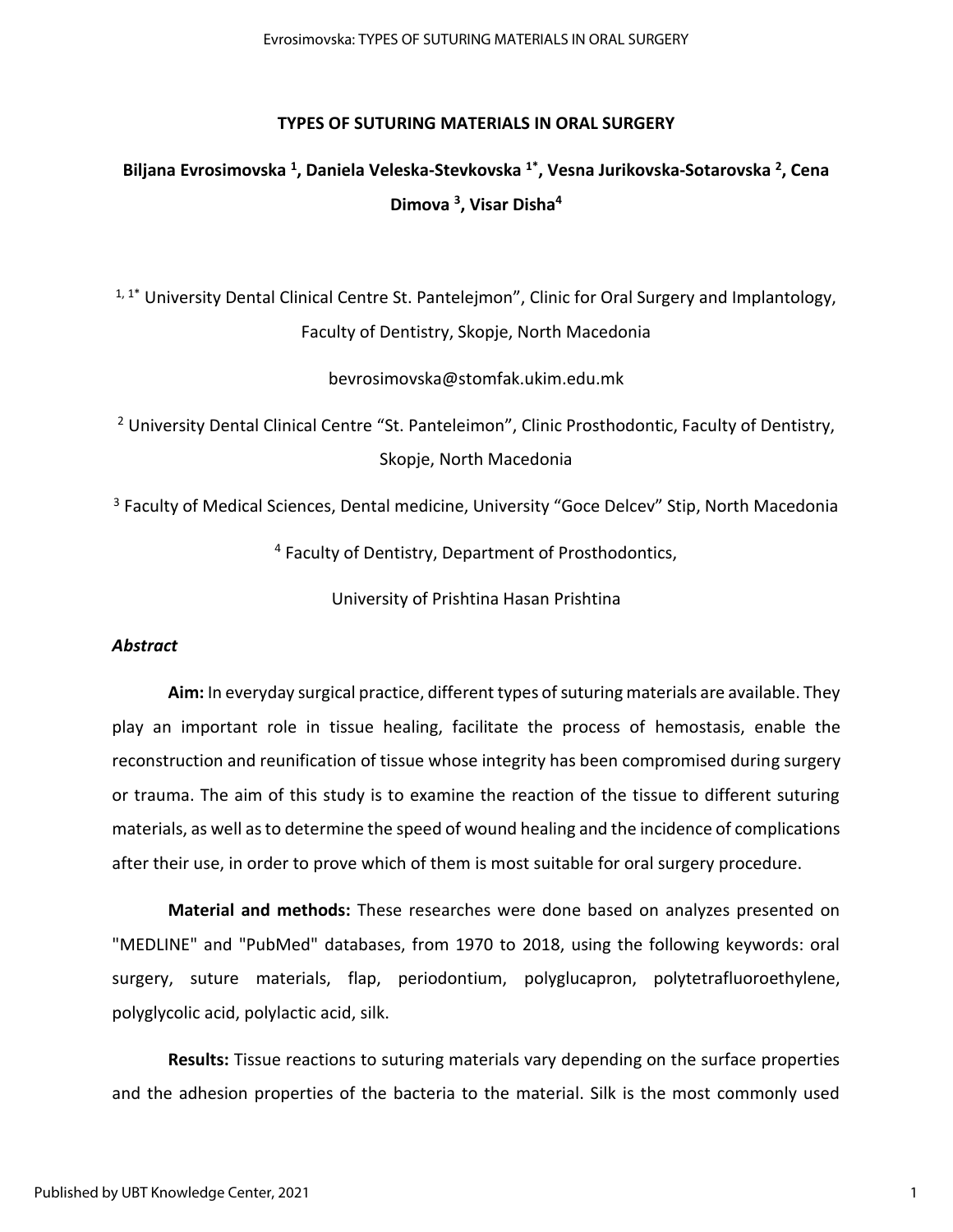suturing material in oral surgery. The application of silk sutures increases the risk of infections, because they react with the connective tissue, allowing the accumulation of dental plaque and bacterial adhesion around them. Studies about tissue response to suturing material confirm the presence of inflammation when using silk and cotton threads, and minimal reaction in others (nylon, polyester, polytetrafluoroethylene (ePTFE), polyglycolic acid (PGA).

**Conclusion:** In addition to the observance of surgical suturing techniques, and the proper maintenance of oral hygiene in the postoperative period, the choice of suturing material has a significant impact on tissue healing. This underscores the need for careful selection of suturing material during oral surgery.

**Key words:** oral-surgical interventions, suturing material, resorbable and non-resorbable sutures.

### *Introduction*

In recent years the attention of surgeons has been increasingly focused on selection of "ideal suturing material". Suture is a stich or series of stiches made to secure apposition of the edges of a surgical or traumatic wound. Moreover, suture material is an artificial fiber used to keep wound together until they hold themselves by natural which is synthesized & oven into a stronger scar.<sup>1</sup>

The main cause with the suturing is to achieve: wound edge, apposition, provide adequate tension, maintain hemostasis, aid in wound healing, - avoid wound infection, produce aesthetically pleasing scar by approximating skin edges.

The healing process itself depends on the amount of suturing material used, the type of stitches, sewing technique and the density set suture. However, the healing of oral wounds is accompanied by certain peculiarities. First, the oral cavity is colonized by bacteria, which in combination with detritus from food form a biofilm and facilitate the possibility of wound infection. Secondly, oral wounds cannot be immobilized due to the continuous movements that occur in masticator apparatus. The surgical wound is in constant contact with various tissues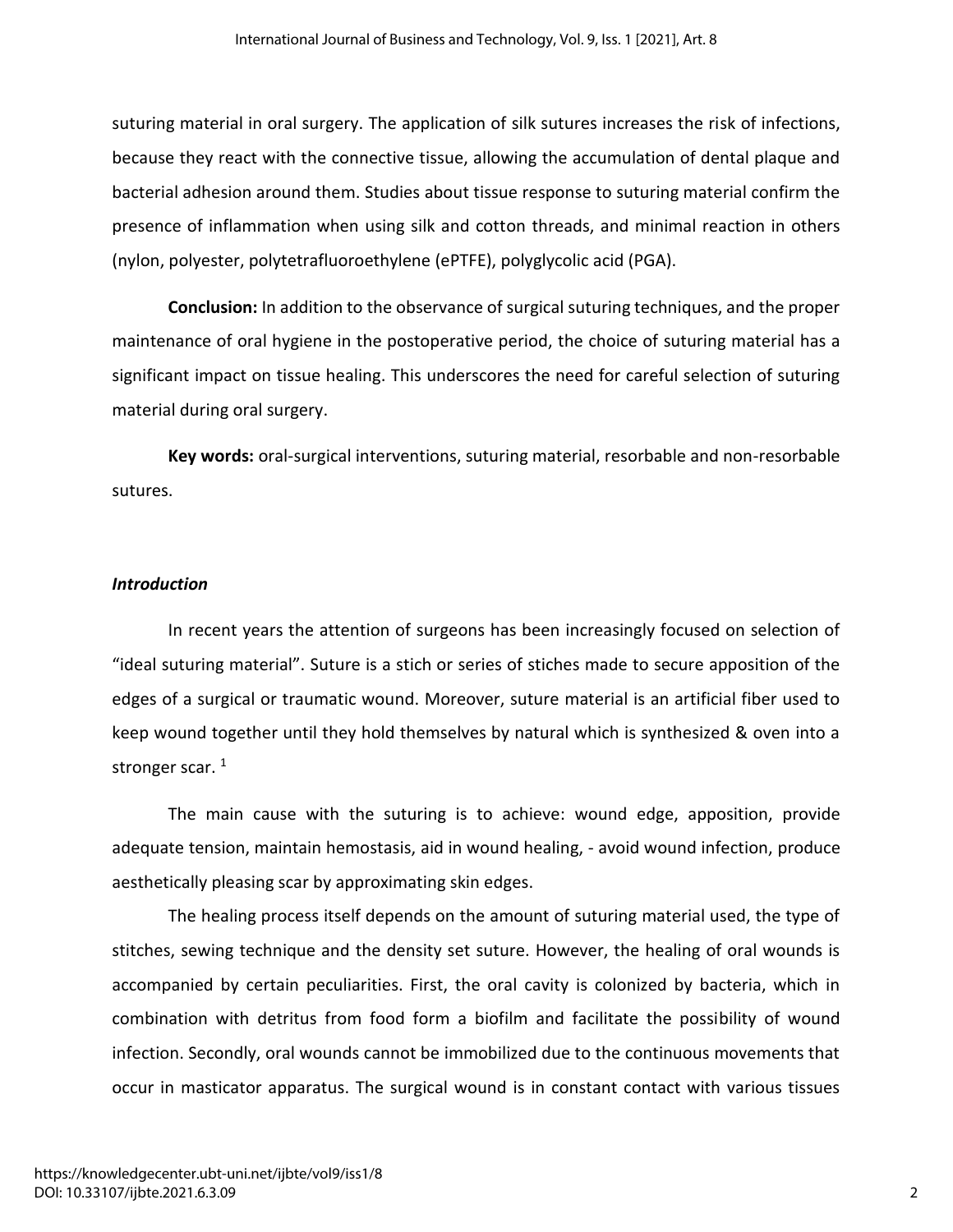(enamel, cement) and materials (metal, ceramics) that do not have adequate active metabolic exchange, which compromises the healing process.

Nowadays, there is a wide range of choice of suturing materials. And according to several criteria, they are classified into three major groups. According to the physical structure of the material, there are monofilament and multifilament. While, according to biological characteristics their division is into resorbable and non-resorbable materials. And, in terms of origin are divided into natural and synthetic suturing materials.  $^2$ 

Monofilament suturing materials are in fact a homogeneous structure, consists of single strand of suture material. As representatives of this group and resorbable materials, include: Monocryl (poliglecaprone), Fast absorbing gut, Chromic gut, PDS II (polydioxanone) and others. Non-resorbable monofilament representatives, Nylon, Polyamide, Polypropylene and Polyester as examples. Unlike monofilament, multifilament suturing materials consists of several filaments twisted or braided together. As representatives of this group, but resorptive materials are: Polyglycolic Acid, Polyglactin, as well as Polyglactin - rapid. And the group of multifilament and non-resorptive materials include: Surgical silk, Surgical Lenin, Cotton, Polyamide braided and Polyester braided.<sup>3</sup>

The aim of our research was to examine the reaction of the tissue to different suturing materials, as well as to determine the speed of wound healing and the incidence of complications after their use, in order to prove which of them is most suitable for oral surgery procedure. We conducted the research based on already confirmed analyzes of individual authors and their collaborators, presented on "MEDLINE", "PubMed" and "CYBERLENINKA" databases, in the period from 2003 to 2018.

#### *Materials and methods*

All the 11 studies (table 1) included in present literature review were carries out at universities or at healthcare centers. Seven studies were clinical and four studies had an experimental researchable approach. The experimental studies were performed on humans, Wistar rats, Rhesus monkeys and Beagle dogs.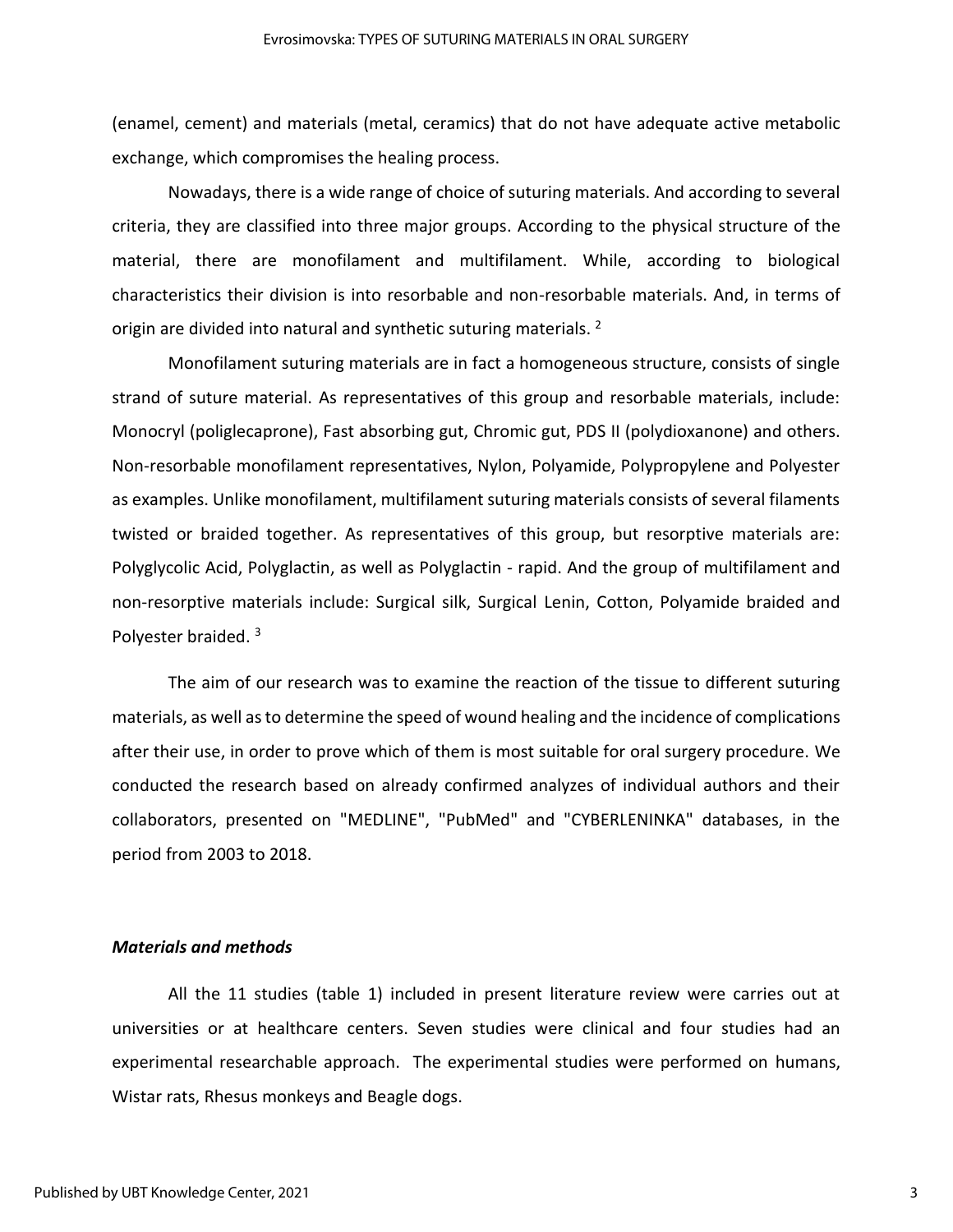| able: |  |
|-------|--|
|-------|--|

| Authors/year          | Examination  | Type of       | Suturing material        |                                                                                                                                                                                                 |
|-----------------------|--------------|---------------|--------------------------|-------------------------------------------------------------------------------------------------------------------------------------------------------------------------------------------------|
|                       | material     | intervention  |                          |                                                                                                                                                                                                 |
| Leknes KN et          | Human        | Periodontal   | Silk (multifilament) an  | A stronger inflammatory re-                                                                                                                                                                     |
| al./2005 <sup>4</sup> |              | surgery       | PTFE (monofilament,      | of<br>the<br>tissue<br>action<br>was<br>silk<br>observed<br>in<br>sutures                                                                                                                       |
|                       |              |               | non-resorbable)          | compared to PTFE sutures.                                                                                                                                                                       |
| Kakoei S et           | Animal model | Oral mucosal  | Plain gut                | In the first two postoperative                                                                                                                                                                  |
| al./2010 <sup>5</sup> |              | surgery       | (monofilament) and       | days - the silk sutures showed a<br>significantly greater inflamma-                                                                                                                             |
|                       |              | (buccal       | silk                     | tory response to the surround-                                                                                                                                                                  |
|                       |              | mucosa)       |                          | ing tissue than the catgut<br>sutures.<br>However, in the next four days,<br>a larger amount of fibrous<br>tissue was observed around the<br>catgut sutures compared to the<br>silk sutures.    |
| Дрыга A.B. et         | Human        | Oral surgery  | Silk, nylon              | silk<br>Cotton,<br>linen,<br>as                                                                                                                                                                 |
| al./2005 <sup>6</sup> |              |               | (monofilament, non-      | multifilament sutures induce<br>infection<br>and<br>subsequent                                                                                                                                  |
|                       |              |               | resorbable), polyester   | inflammation much more often                                                                                                                                                                    |
|                       |              |               | (monofilament, non-      | than monofilament sutures.<br>Therefore, it is recommended                                                                                                                                      |
|                       |              |               | resorbable),             | to avoid their use in wounds                                                                                                                                                                    |
|                       |              |               | Polyglecaprone 25        | that have the possibility of<br>bacterial contamination.<br>Silk has been shown to have a<br>particularly inhibitory effect on<br>macrophages, affecting mainly<br>the adhesion of these cells. |
| Banche G. et          | Human        | Dentoalveolar | Silk, nylon              | Bigger number of adherent                                                                                                                                                                       |
| al./2007 <sup>7</sup> |              | surgery       | (monofilament,           | bacteria was observed around<br>non-resorbable sutures than on                                                                                                                                  |
|                       |              |               | resorbable), polyester   | resorptive ones.<br>and                                                                                                                                                                         |
|                       |              |               | () Polyglecaprone 25     | Resorbable<br>silk<br>poly-<br>glucapron<br>25<br>showed<br>the                                                                                                                                 |
|                       |              |               | (sintetic,               | lowest number of adherent                                                                                                                                                                       |
|                       |              |               | monofilament,            | bacteria.                                                                                                                                                                                       |
|                       |              |               | resorbable)              |                                                                                                                                                                                                 |
| Yilmaz N et           | Animal model | Oral mucosal  | <b>Silk</b>              | Reactions to silk and catgut are<br>similar in animals with diabetes                                                                                                                            |
| al./2010 <sup>8</sup> |              | surgery       | (natural, multifilament, | and in healthy individuals.                                                                                                                                                                     |
|                       |              | (buccal       | non-resorbable),         | More positive effects on tissue                                                                                                                                                                 |
|                       |              | mucosa)       | catgut (natural,         | healing with polyglucapron 25<br>compared to others.                                                                                                                                            |
|                       |              |               | monofilament,            |                                                                                                                                                                                                 |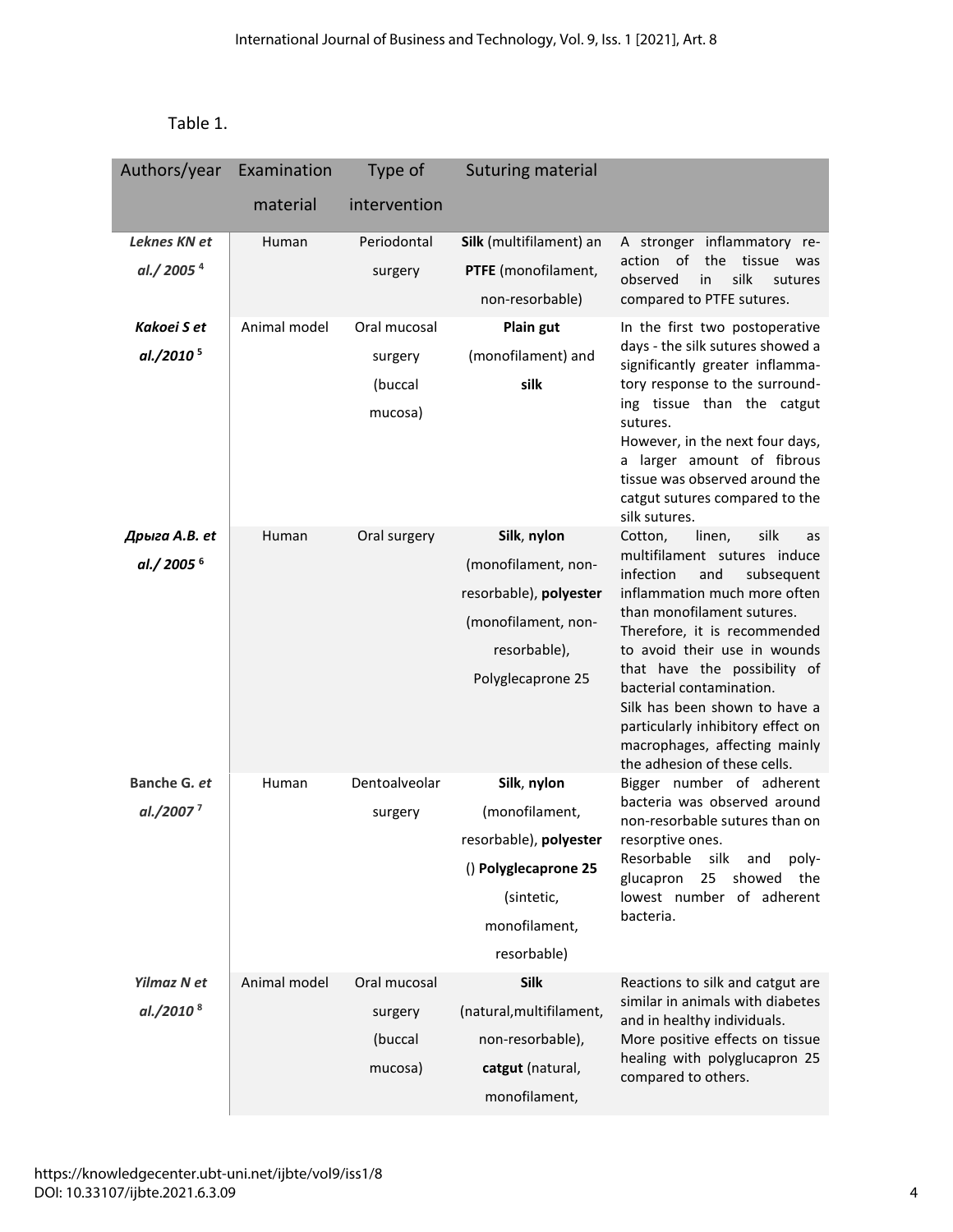|                                                          |                         |                                                                                    | resorbable) and                                                                                                                      |                                                                                                                                                                                                                                                                                                                                                                                                                                                               |
|----------------------------------------------------------|-------------------------|------------------------------------------------------------------------------------|--------------------------------------------------------------------------------------------------------------------------------------|---------------------------------------------------------------------------------------------------------------------------------------------------------------------------------------------------------------------------------------------------------------------------------------------------------------------------------------------------------------------------------------------------------------------------------------------------------------|
|                                                          | Polyglecaprone 25       |                                                                                    |                                                                                                                                      |                                                                                                                                                                                                                                                                                                                                                                                                                                                               |
|                                                          | (sintetic,              |                                                                                    |                                                                                                                                      |                                                                                                                                                                                                                                                                                                                                                                                                                                                               |
|                                                          | monofilament,           |                                                                                    |                                                                                                                                      |                                                                                                                                                                                                                                                                                                                                                                                                                                                               |
|                                                          |                         |                                                                                    | resorbable)                                                                                                                          |                                                                                                                                                                                                                                                                                                                                                                                                                                                               |
| <b>Pons-Vicente</b>                                      | Human                   | Implantology                                                                       | Silk, polyester suture,                                                                                                              | The results showed that there is                                                                                                                                                                                                                                                                                                                                                                                                                              |
| O. et al./2011 <sup>9</sup>                              |                         |                                                                                    | teflon                                                                                                                               | a larger accumulation of plaque<br>on the silk threads.<br>The intraoperative manipula-<br>tion with the silk sutures was<br>more uncomfortable, and the<br>patient's comfort was worse<br>compared to the polyester<br>sutures coated with Teflon.                                                                                                                                                                                                           |
| Sortino et al.<br>$/2008^{10}$                           | Human                   | Oral-surgical<br>intervention                                                      | Silk and polyglycolic<br>acid - PGA (synthetic,<br>resorbable)                                                                       | Silk sutures showed greater<br>reliability compared to PGA<br>sutures.                                                                                                                                                                                                                                                                                                                                                                                        |
| <b>Vastardis S and</b><br>Yukna R/<br>2003 <sup>11</sup> | Human                   | periodontal<br>surgery                                                             | Polyglactin 910<br>(synthetic, resorbable)                                                                                           | The reaction of the periodontal<br>tissue to the sutures is a<br>possible cause of gingival<br>abscesses.                                                                                                                                                                                                                                                                                                                                                     |
| Kim J-S et al.<br>/2011 <sup>3</sup>                     | Animal (Dog-<br>beagle) | Surgical<br>intervention<br>on oral<br>mucosa<br>(buccal<br>mucosa and<br>gingiva) | Nylon                                                                                                                                | On the buccal mucosa it was<br>observed that the number of<br>macrophages increased in the<br>first days around the suture<br>material,<br>while<br>the<br>in<br>connective<br>the<br>tissue<br>infiltration was low.<br>On the gingiva (keratinized<br>tissue) showed that the number<br>of polymorphonuclear leuko-<br>lymphocytes<br>cytes,<br>and<br>macrophages decrease from<br>the surrounding tissue to the<br>submucosal tissue.                     |
| Volodko V. A. /<br>2018 12                               | Human                   | Oral-surgical<br>intervention<br>extraction of<br>retained lower<br>third molars   | Vicryl (as a traditional<br>suture material) and<br>Vicryl plus (synthetic,<br>resorbable material<br>with antibacterial<br>coating) | In patients in whom suture<br>material Vicryl was used, by<br>applying cytological analyzes on<br>3 and 7 days in the smear,<br>microorganisms<br>Staphylo-<br>coccus aureus and Staphylo-<br>epidemidis,<br>macro-<br>coccus<br>phages and leukocytes were<br>detected in large numbers.<br>- While in patients who were<br>administered Vicryl plus, on<br>days 3 and 7 Staphylococcus<br>Staphylococcus<br>aureus<br>and<br>epidemidis were also observed, |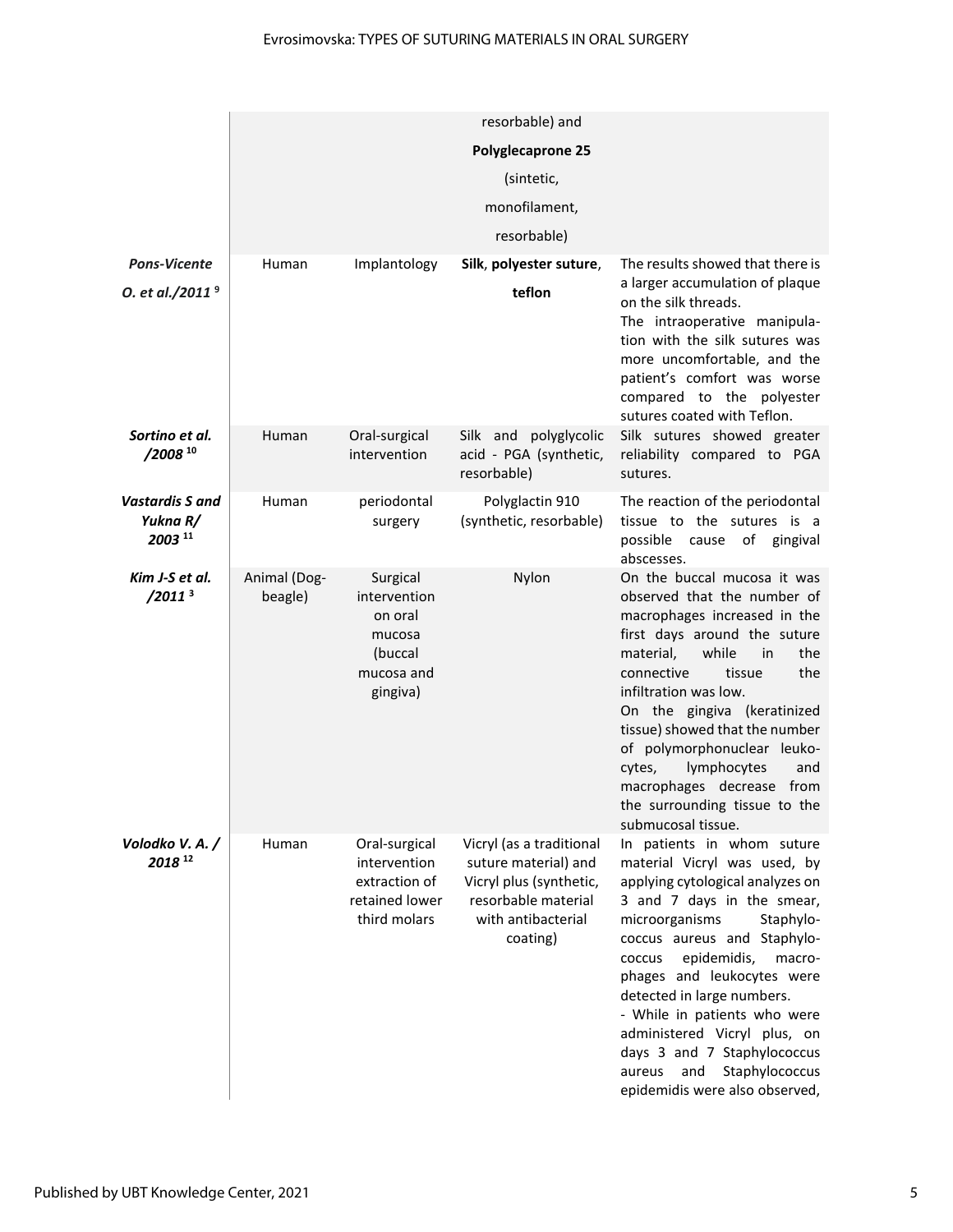|                                          |              |                                               |                                                            | macrophages and leukocytes in<br>significantly smaller numbers.<br>-This is due to the minimal<br>development<br>of<br>reactive<br>inflammation in the wound<br>area. Mild edem and hyperemia<br>of the mucous membrane have<br>also been reported in these<br>patients. Patients with Vicryl on<br>the third day showed larger<br>edem and hyperemia of the<br>mucous membrane.                                                                                                                                                                                                                                                                                                                             |
|------------------------------------------|--------------|-----------------------------------------------|------------------------------------------------------------|--------------------------------------------------------------------------------------------------------------------------------------------------------------------------------------------------------------------------------------------------------------------------------------------------------------------------------------------------------------------------------------------------------------------------------------------------------------------------------------------------------------------------------------------------------------------------------------------------------------------------------------------------------------------------------------------------------------|
| Дрыга A.B. at<br>al. / 2005 <sup>6</sup> | Animal (dog) | Surgical<br>intervention<br>on oral<br>mucosa | Polyglycolides<br>-Polysorb, Maxon,<br>Vicryl (resorptive) | Polysorb sutures<br>have<br>the<br>highest tear strength (14.7 kg),<br>Maxon sutures have slightly<br>lower tear strength (14.2 kg),<br>while Vicryl sutures have the<br>lowest tear strength (11.2 kg).<br>As for the ability to stretch,<br>Maxon sutures under constant<br>load are stretched over time,<br>which reduces the possibility of<br>tissue incision in the event of<br>edem. While this ability hasn't<br>been observed in Polysorb and<br>Vicryl sutures.<br>The formation of a scar when<br>suturing the tissue with Maxon<br>takes<br>sutures<br>place<br>in<br>of<br>minimal<br>conditions<br>inflammatory reaction, but the<br>biodegeneration of the suture<br>material is slowed down. |

In seventh studies, involving periodontal surgical interventions, surgical procedures on the buccal mucosae, and dental implant surgery - tissue reactions were performed between silk and other suturing materials, including polytetrafluoroethylene (PTFE), nylon, poliglecaprone 25, polyglycolic acid, and catgut sutures.

Three studies, including the studies by Leknes et al. <sup>4</sup>, Kakoei S et al. <sup>5</sup> presented that the silk as multifilament suturing material causes intense inflammatory tissue reaction, compared to monofilament polytetrafluoroethylene (PTFE) and Cat gut sutures. In addition, silk has a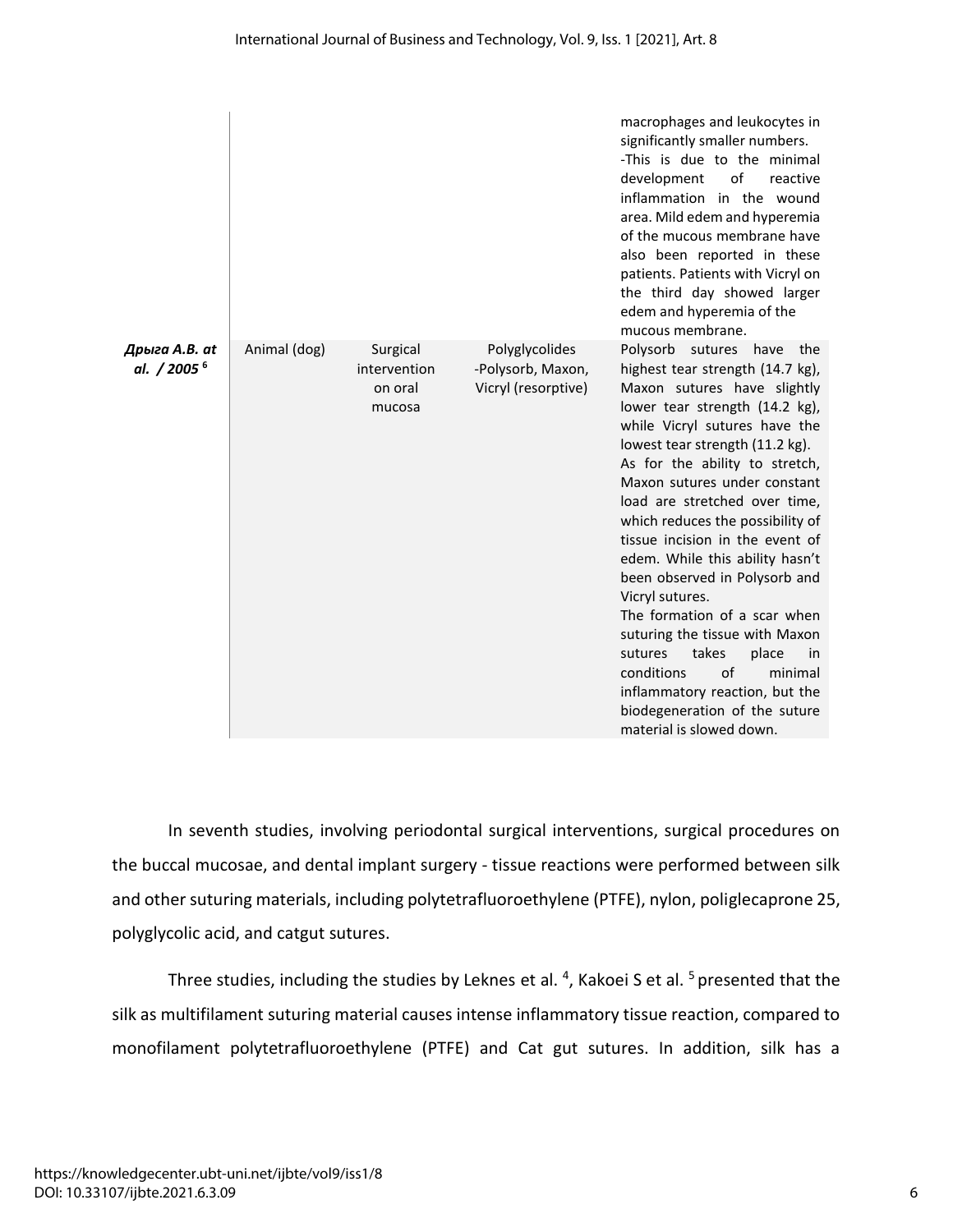particularly inhibitory effect on macrophages, mainly affecting their adhesion. It is therefore recommended to avoid its use in wounds that have the possibility of bacterial contamination.

Also, three studies (Banche G et al. <sup>7</sup>, Yilmaz N et al. <sup>8</sup>, Pons-Vicente O et al. <sup>9</sup>) and their collaborators, reported that poliglecaprone 25 has more positive effects on wound healing and exposes fewer adherent bacteria compared to silk.

Regarding the durability of suturing materials, as one of the important features they should possess, Sortino F et al.  $^{10}$  in his research reported that – the silk sutures as natural and non-resorbable material have shown greater reliability, compared to PGA threads which are synthetic and resorptive.

In a study by Vastardis S and Yukna RA $<sup>11</sup>$ , cases were presented where the occurrence of</sup> stitch abscesses was associated with Polyglactin 910 sutures.

In an experimental study, Kim J-S et al. reported that nylon as a suturing material, on the buccal mucosa, increases the number of macrophages around the suturing material in the early days after applying. While the same material applied on gingiva – as keratinized tissue, the number of macrophages, polymorphonuclear leukocytes and lymphocytes was significantly reduced.

In the clinical study by Володько В. A.  $^{12}$ , using Vicryl and Vicryl plus as antibacterial impregnated surgical material, points us to the fact that on cytological analysis where was used Vicryl as suturing material were detected microorganisms as Staphylococcus aureus and Staphylococcus epidermidis, macrophages and leukocytes in higher numbers. While in the regions where Vicryl plus was used, their number was significantly lower.

Дрыга A.B. et al. <sup>6</sup> in their experimental study analyzed Polysorb, Maxon and Vicryl in terms of their ability to stretch, tear strength and scar formation conditions. They confirmed that according to the tear strength, on the first place - as the strongest material was Polysorb (14,7kg), on the second place was Maxon (14,2kg) and as the weakest material was Vicryl with a strength of 11.2 kg.

7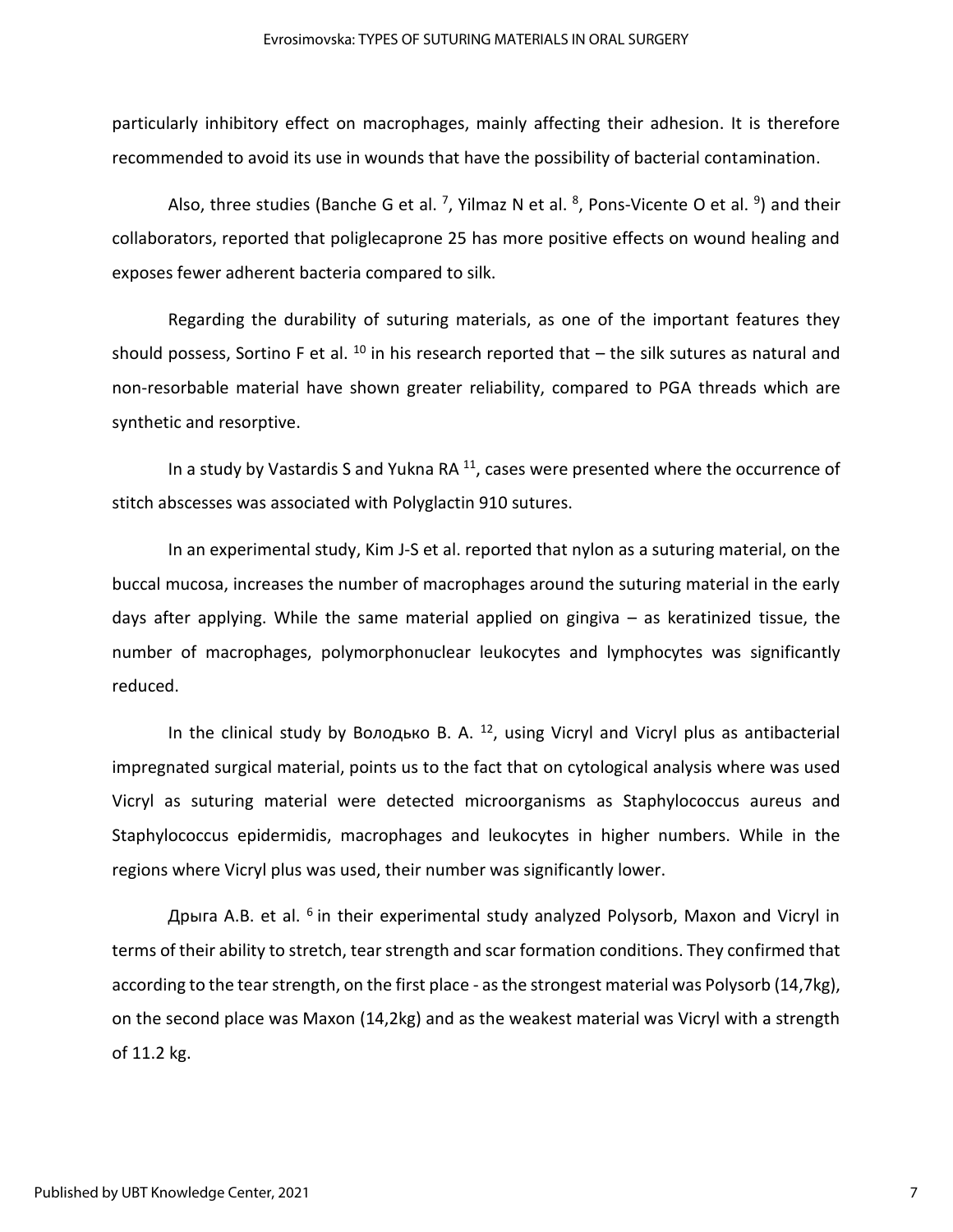As for the ability to stretch, Maxon sutures under constant load are stretched over time, which reduces the likelihood of tissue rupture in the event of swelling**.** But, at the other sutures that ability was not noticed.

The scar formation, during suturing the tissue with Maxon - took place under conditions of minimal inflammatory reaction, but the biodegradation of the suture material was slowed down.

In addition of doing an analysis of world-renowned current papers on this topic, we have done two clinical cases using two different suturing materials. From what we have done, we can conclude the same as the studies we have developed.

Namely, in the both cases were made GBR (Guided Bone Regeneration). Why we selected these 2 cases? Because of the reason that the Guided bone regeneration needs a longer wound healing period, and the suturing material (thread) of the surgical wound remains for a longer period of time, so in the resorbable thread 3 weeks, and in the non-resorbable 10 days. So, in that period we can consider the possibility of dental plaque accumulation and bacterial adherence on the suturing material. Also, we can notice the tissue inflammation reactions that were clinically visible, or there was an absence of inflammation.

In the first case, bone augmentation was performed with PRF and PRF membrane, because there was a loss of bone tissue on the canine and premolar. We used resorbable suturing material.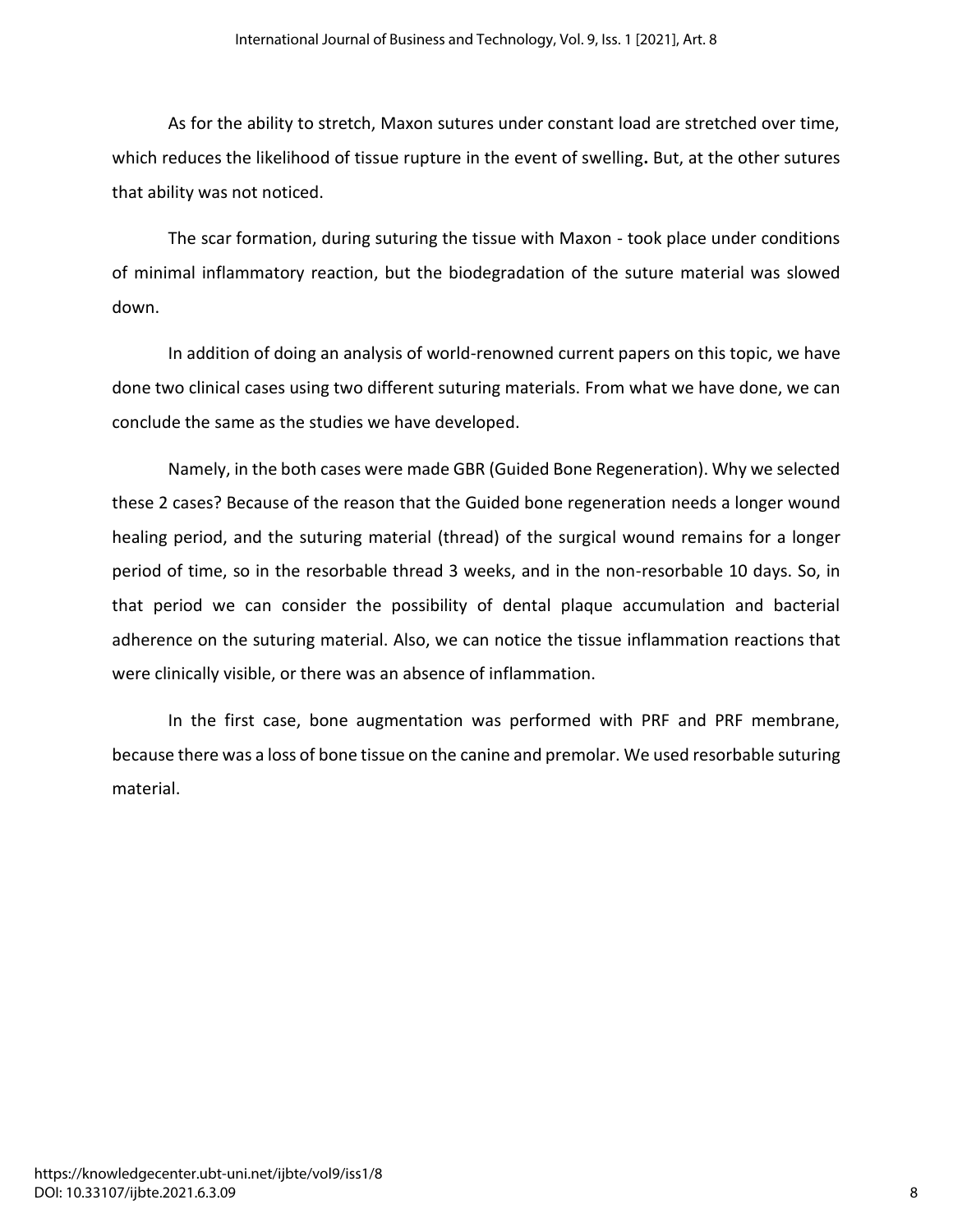

While, in the second case, the radix was primarily extracted, and the further bone augmentation was also performed with PRF and PRF membrane. In order to make our comparison between resorbable and non-resorbable material the wound was sutured with silk.



We found out that our results really matched with the results of the studies we have developed. We came to the same conclusion that silk - as a traditional and commonly used suturing material, (although it is cheap and easy to handle), compared to other materials, it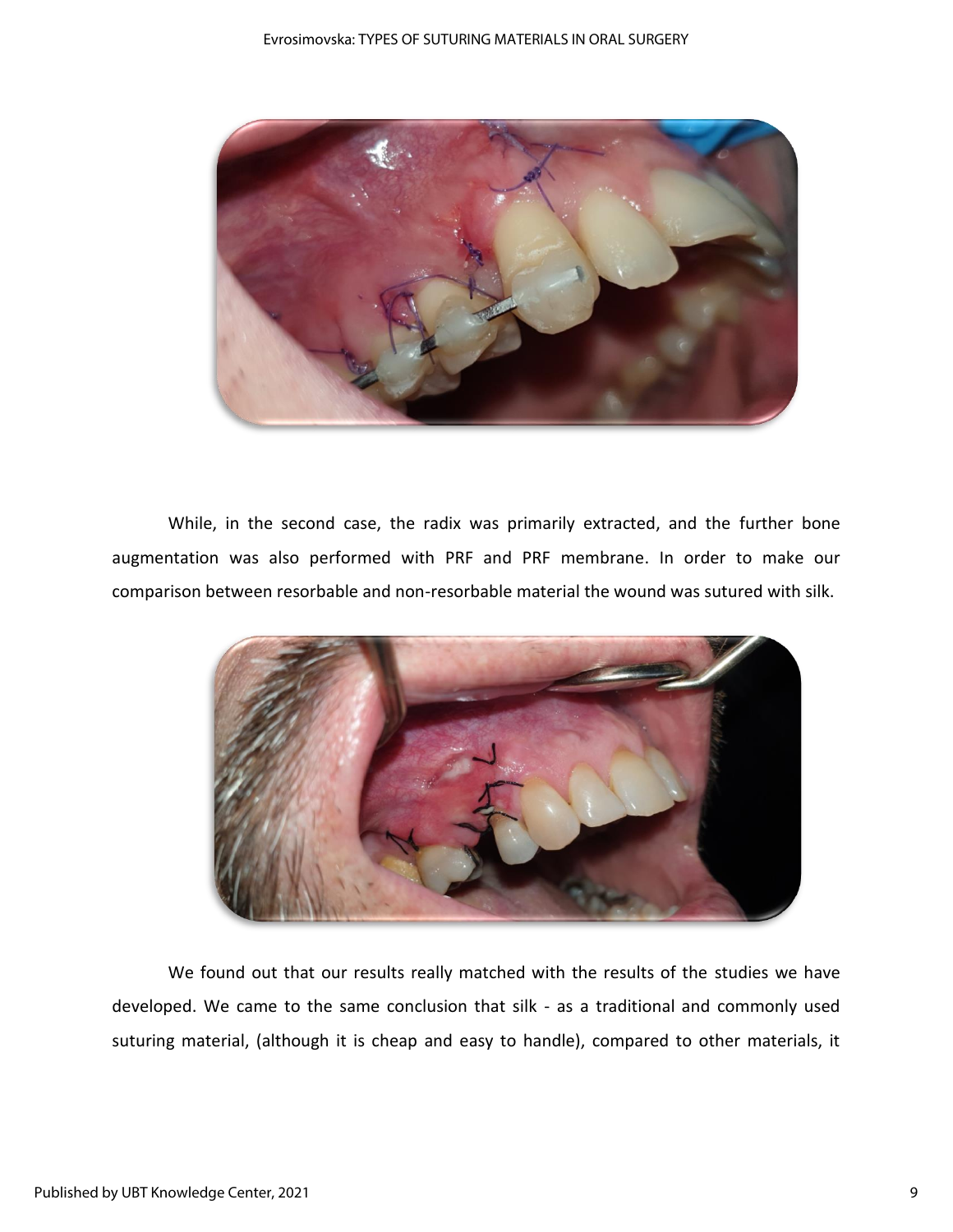should not be the "material of choice" in oral surgery, due to the fact that inflammatory tissue reactions are most violent when using this material.

We have clinically determined that there are signs of inflammation (color, rubor, dolor, tumor, function lease), the wound edges do not heal and there is no creation of new granulation tissue.

The performed analyzes confirmed that the bacterial adherence and the present dental plaque on the suturing material, lead to inflammation of the surgical wound. It is generally known that systemic disorders such as poorly controlled diabetes mellitus and cardiovascular disease can cause an oral inflammatory reaction. Therefore, an inflammatory tissue reaction that is primarily provoked by suturing materials may falsely suggest that it is caused by a systemic disease. (Yilmaz N, Inal S, Muğlali M, Güvenç T, Baş B. Effects of polyglecaprone 25, silk and catgut suture materials on oral mucosa wound healing in diabetic rats: an evaluation of nitric oxide dynamics. Med Oral Patol Oral Cir Bucal. 2010 May 1; 15(3):e526-30.; Banche G, Roana J, Mandras N, et al. Microbial adherence on various intraoral suture materials in patients undergoing dental surgery. Journal of Oral and Maxillofacial Surgery. 2007;65(8):1503–1507)

Other provoking factors that can contribute to the occurrence of oral inflammation are smoking and the use of other tobacco products. However, there is still a lack of clinical studies that could reliably support this hypothesis. (Javed F, Klingspor L, Sundin U, Altamash M, Klinge B, Engström PE. Periodontal conditions, oral Candida albicans and salivary proteins in type 2 diabetic subjects with emphasis on gender. BMC Oral Health*.* 2009;9(1, article 12).; Javed F, Chotai M, Mehmood A, Almas K. Oral mucosal disorders associated with habitual gutka usage: a review. Oral Surgery, Oral Medicine, Oral Pathology, Oral Radiology and Endodontology. 2010;109(6):857–864.)

However, it is evident that different suturing materials used in oral surgery cause a wide variety of tissue reaction, depending on several factors, including the surface characteristics of the material and the degree (amount) of bacterial adherence. This research emphasizes the need for careful selection of suturing material during oral surgery.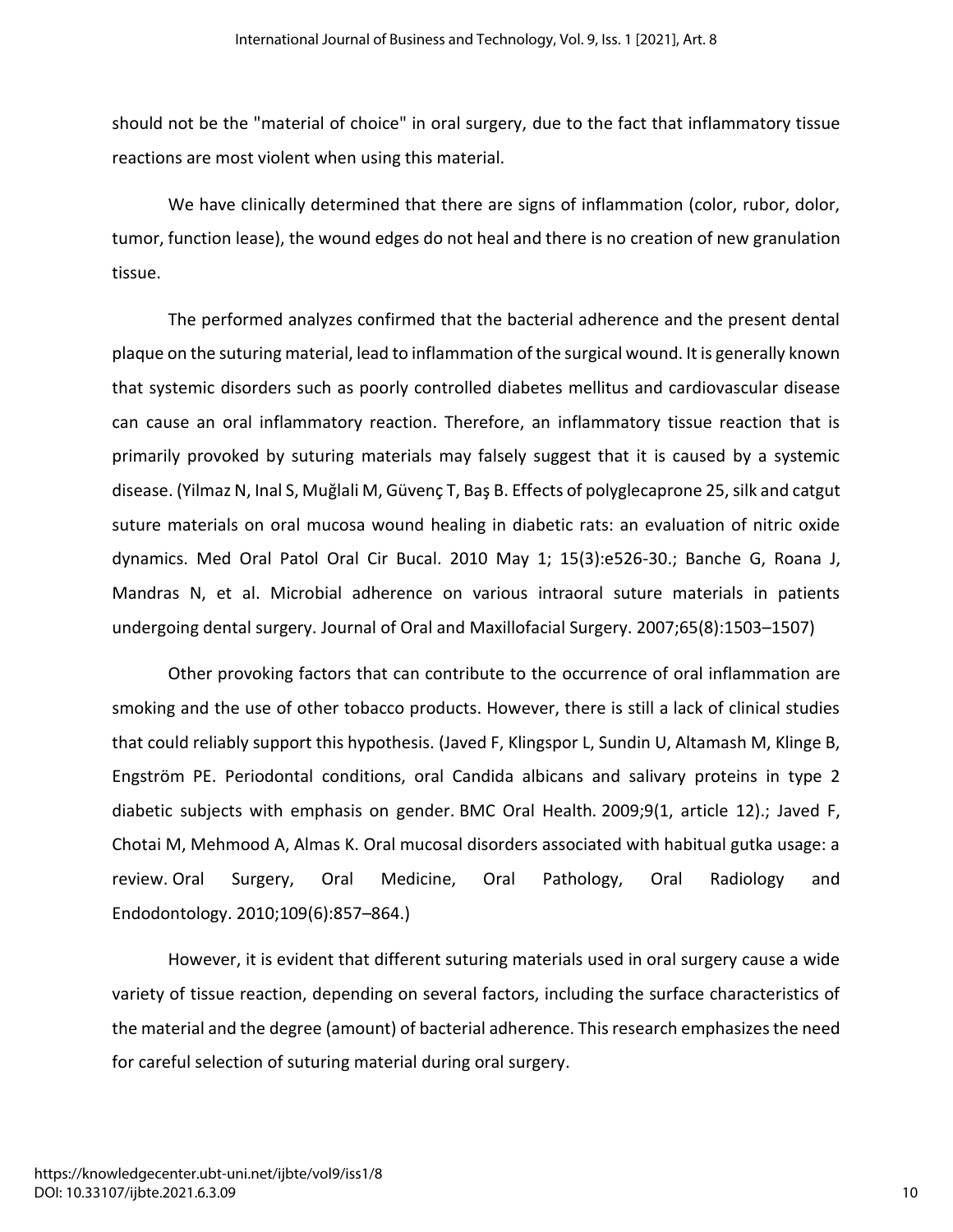Nowadays there is no ideal suturing material, but it should have the following characteristics: high tensile strength to hold the wound margins appropriately till healing is complete, should not be allergic or cause any tissue inflammation, have least capillarity so that the material does not soak up much of the inflamed tissue fluid surrounding the wound and further exaggerate infection, should have good knotting properties, easy to sterilize, to be visible in the surgical field, have an affordable price.

### **Conflict of interests**

The authors declare that they have no conflict of interests.

#### **References**

- 1. Javed F, Al-Askar M, Almas K, Romanos G E, Al-Hezaimi K, International Scholarly Research Network ISRN Dentistry 2012, ID 762095; 6.
- 2. Fawad J., Mansour A. A., Khalid A., Georgios E. R., and Khalid Al-H. Tissue Reactions to Various Suture Materials Used in Oral Surgical Interventions. 2012 DOI:10.5402/2012/762095.
- 3. Kim J-S, Shin S-I, Herr Y, Park J-B, Kwon Y-H, Chung J-H. Tissue reaction to suture materials in the oral mucosa of beagle's dogs. Journal of periodontal and implant science. 2011; 41: 185-191.
- 4. Leknes KN, Røynstrand IT, Selvig KA. Human gingival tissue reactions to silk and expanded polytetrafluoroethylene sutures. Journal of Periodontology*.* 2005;76(1):34–42.
- 5. Kakoei S, Baghae F, Dabiri S, Parirokh M, Kakooe S. A comparative in vivo study of tissue reactions to four suturing materials. IEJ. 2010; 5, (2).
- 6. Дрыга А.В., Привалов В.А., Понькин А.В., Голощапова Ж.А., Фефилова А.С. ИЗУЧЕНИЕ ФИЗИЧЕСКИХ И ИМПЛАНТАЦИОННЫХ СВОЙСТВ НЕКОТОРЫХ ВИДОВ СОВРЕМЕННОГО СИНТЕТИЧЕСКОГО ШОВНОГО МАТЕРИАЛА. 2005. Серия